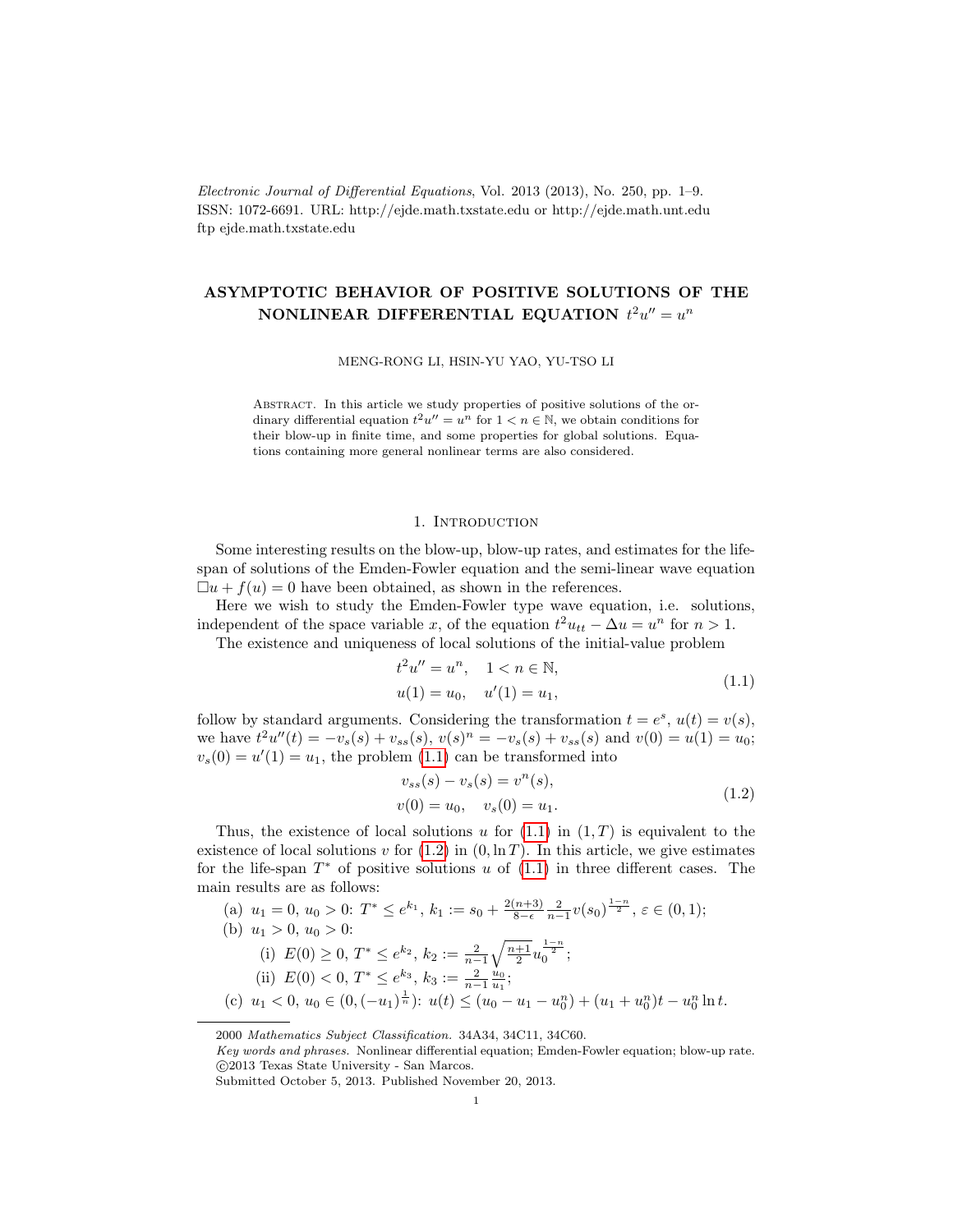where  $E(0)$  is defined in the next section and  $s_0$  is given by [\(3.3\)](#page-2-0).

In Section 6, we replace the nonlinear term  $v^n$  by a more general increasing function  $f(v)$ .

#### <span id="page-1-2"></span>2. NOTATION AND SOME LEMMAS

For a given function  $v$ , we use the following functions

$$
a(s) := v(s)^2
$$
,  $E(0) := u_1^2 - \frac{2}{n+1}u_0^{n+1}$ ,  $J(s) := a(s)^{-\frac{n-1}{4}}$ ,

where  $u_0$  and  $u_1$  are the given initial conditions.

By an easy calculation we can obtain the following two Lemmas; we shall omit the proof of the first lemma.

<span id="page-1-1"></span>**Lemma 2.1.** Suppose that  $v \in C^2[0,T]$  is the solution of [\(1.2\)](#page-0-1), then

$$
E(s) = v_s(s)^2 - 2\int_0^s v_s(r)^2 dr - \frac{2}{n+1}v(s)^{n+1} = E(0),
$$
\n(2.1)

$$
(n+3)v_s(s)^2 = (n+1)E(0) + a''(s) - a'(s) + 2(n+1)\int_0^s v_s(r)^2 dr,
$$
 (2.2)

$$
J''(s) = \frac{n^2 - 1}{4} J(s)^{\frac{n+3}{n-1}} (E(0) - \frac{a'(s)}{n+1} + 2 \int_0^s v_s(r)^2 dr), \tag{2.3}
$$

$$
J'(s)^2 = J'(0)^2 + \frac{(n-1)^2}{4} E(0) (J(s)^{\frac{2(n+1)}{n-1}} - J(0)^{\frac{2(n+1)}{n-1}}) + \frac{(n-1)^2}{2} J(s)^{\frac{2(n+1)}{n-1}} \int_0^s v_s(r)^2 dr.
$$
 (2.4)

**Lemma 2.2.** For  $u_0 > 0$ , the positive solution v of [\(1.2\)](#page-0-1) satisfies:

<span id="page-1-3"></span><span id="page-1-0"></span>(i) If 
$$
u_1 \ge 0
$$
, then  $v_s(s) > 0$  for all  $s > 0$   $(2.5)$ 

(*ii*) If 
$$
u_1 < 0
$$
,  $u_0 \in (0, (-u_1)^{\frac{1}{n}})$ , then  $v_s(s) < 0$  for all  $s > 0$ . (2.6)

*Proof.* (i) Since  $v_{ss}(0) = u_1 + u_0^n > 0$ , we know that  $v_{ss}(s) > 0$  in  $[0, s_1)$  and  $v_s(s)$ is increasing in  $[0, s_1)$  for some  $s_1 > 0$ . Moreover, since v and  $v_s$  are increasing in  $[0, s_1)$ ,  $v_{ss}(s_1) = v_s(s_1) + v(s_1)^n > v_s(0) + v(0)^n > 0$  for all  $s \in [0, s_1)$  and  $v_s(s_1) > v_s(s) > 0$  for all  $s \in [0, s_1)$ , we know that there exists a positive number  $s_2 > 0$ , such that  $v_s(s) > 0$  for all  $s \in [0, s_1 + s_2)$ . Continuing this process, we obtain  $v_s(s) > 0$  for all  $s > 0$ , for which the solution exists.

(ii) Since  $v_{ss}(0) = v_s(0) + v(0)^n = u_1 + u_0^n < 0$ , there exists a positive number  $s_1 > 0$  such that  $v_{ss}(s) < 0$  in  $[0, s_1), v_s(s)$  is decreasing in  $[0, s_1)$ ; therefore,  $v_s(s) < v_s(0) = u_1 < 0$  for all  $s \in [0, s_1)$  and  $v(s)$  is decreasing in  $[0, s_1)$ . Moreover, since v and  $v_s$  are decreasing in [0, s<sub>1</sub>),  $v_{ss}(s) = v_s(s) + v(s)^n < v_s(0) + v(0)^n < 0$ for all  $s \in [0, s_1)$  and  $v_s(s_1) < v_s(s) < 0$  for all  $s \in [0, s_1)$ , we know that there exists a positive number  $s_2 > 0$ , such that  $v_s(s) < 0$  for all  $s \in [0, s_1 + s_2)$ . Continuing this process, we obtain  $v_s(s) < 0$  for all  $s > 0$  in the interval of existence.

3. LIFE-SPAN OF POSITIVE SOLUTIONS OF  $(1.1)$  WHEN  $u_1 = 0$ ,  $u_0 > 0$ 

In this section we want to estimate the life-span of a positive solution  $u$  of  $(1.1)$ if  $u_1 = 0, u_0 > 0$ . Here the life-span  $T^*$  of u means that u is the solution of equation [\(1.1\)](#page-0-0) and u exists only in  $[0, T^*)$  so that the problem (1.1) possesses a positive solution  $u \in C^2[0, T^*).$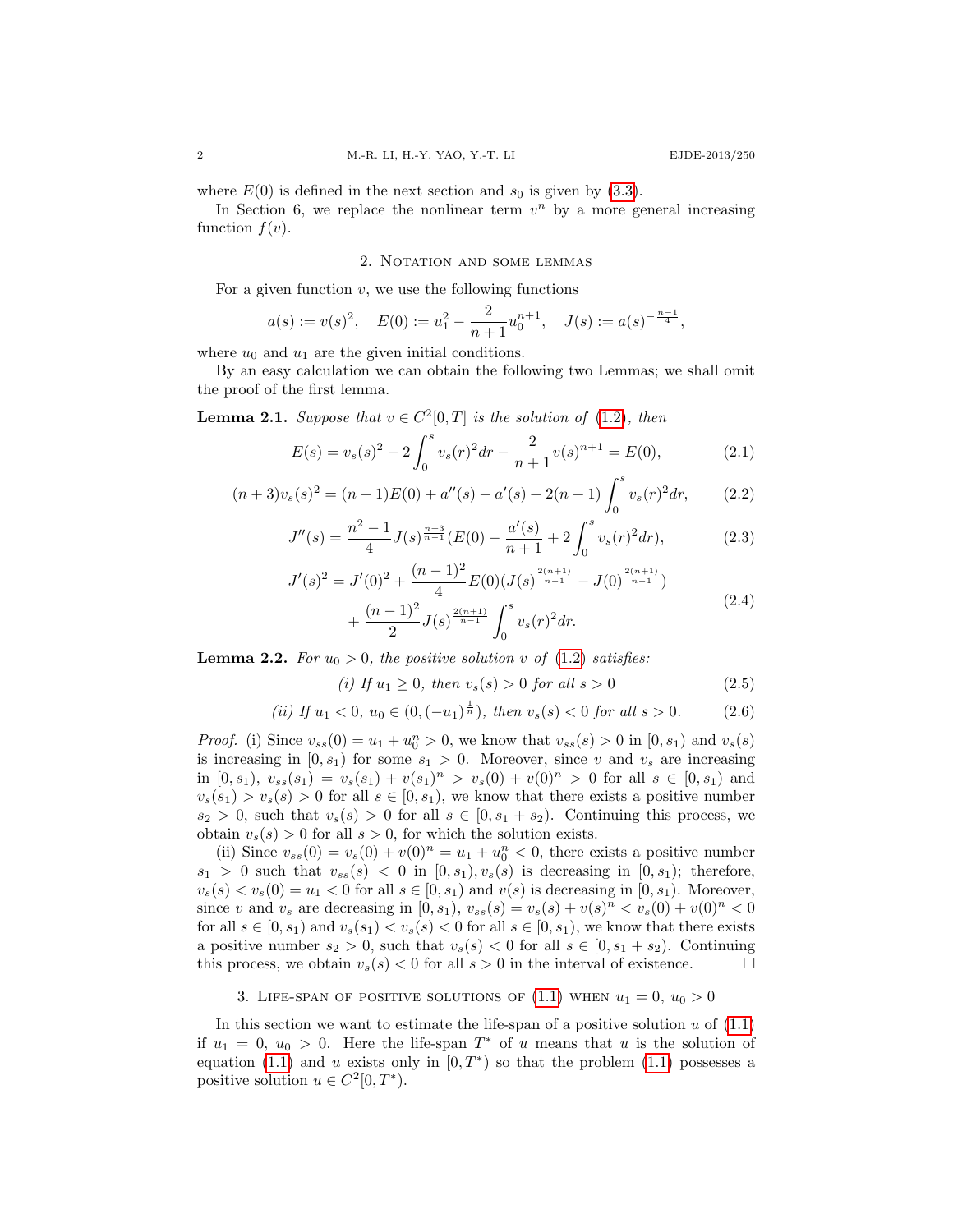**Theorem 3.1.** For  $u_1 = 0$ ,  $u_0 > 0$ , the positive solution u of [\(1.1\)](#page-0-0) blows up in finite time; that is, there exists  $T^* < \infty$  so that

$$
u(t)^{-1} \to 0 \quad as \ t \to T^*.
$$

*Proof.* By [\(2.5\)](#page-1-0), we know that  $v_s(s) > 0$ ,  $a'(s) > 0$  for all  $s > 0$  provided that  $u_1 = 0, u_0 > 0$ . By Lemma [2.1,](#page-1-1)

$$
a''(s) - a'(s) = 2(v_s(s)^2 + v(s)^{n+1}),
$$
  
\n
$$
(a'(s)e^{-s})' = e^{-s}(a''(s) - a'(s)) = 2e^{-s}(v_s(s)^2 + v(s)^{n+1}),
$$
  
\n
$$
a'(s)e^{-s} = 2\int_0^s e^{-r}(v_s(r)^2 + v(r)^{n+1})dr \ge 4\int_0^s e^{-r}v_s(r)v(r)^{\frac{n+1}{2}}dr,
$$

and  $a'(0) = 0$ , hence we have

$$
a'(s)e^{-s} \ge \frac{8}{n+3}(v(r)^{(n+3)/2}e^{-r}|_{r=0}^s + \int_0^s v(r)^{(n+3)/2}e^{-r}dr)
$$
  
= 
$$
\frac{8}{n+3}(v(s)^{(n+3)/2}e^{-s} - v(0)^{(n+3)/2}) + \frac{8}{n+3}\int_0^s v(r)^{(n+3)/2}e^{-r}dr.
$$

Since  $a'(s) > 0$  for all  $s > 0$ , v is increasing on  $(0, \infty)$  and

<span id="page-2-2"></span>
$$
a'(s)e^{-s} \ge \frac{8}{n+3}(v(s)^{(n+3)/2}e^{-s} - v(0)^{(n+3)/2}) + \frac{8}{n+3}\int_0^s v(0)^{(n+3)/2}e^{-r}dr
$$
  
= 
$$
\frac{8}{n+3}(v(s)^{(n+3)/2}e^{-s} - v(0)^{(n+3)/2}) + \frac{8}{n+3}v(0)^{(n+3)/2}(1 - e^{-s}),
$$
  

$$
a'(s) \ge \frac{8}{n+3}(v(s)^{(n+3)/2} - v(0)^{(n+3)/2}) = \frac{8}{n+3}(v(s)^{(n+3)/2} - u_0^{(n+3)/2}).
$$
  
(3.1)

Using  $u_1 = 0$  and integrating [\(1.2\)](#page-0-1), we obtain

<span id="page-2-1"></span>
$$
v_s(s) = v(s) - u_0 + \int_0^s v(r)^n dr,
$$
  
\n
$$
v_s(s) \ge v(s) - u_0 + \int_0^s v(0)^n dr = v(s) - u_0 + u_0^n s,
$$
  
\n
$$
(e^{-s}v(s))_s = e^{-s}(v_s(s) - v(s)) \ge e^{-s}(u_0^n s - u_0),
$$
  
\n
$$
a'(s) \ge \frac{8}{n+3}(v(s)^{(n+3)/2} - v(0)^{(n+3)/2}) = \frac{8}{n+3}(v(s)^{(n+3)/2} - u_0^{(n+3)/2}).
$$
\n(3.2)

According to [\(3.2\)](#page-2-1), and since  $v'(s) > 0$ ,  $v(s)^{(n+3)/2} \ge (u_0 + u_0^n (e^s - 1 - s))^{(n+3)/2}$ , for all  $\epsilon \in (0,1)$ , we obtain

$$
\epsilon v(s)^{(n+3)/2} \ge \epsilon (u_0 + u_0^n (e^s - 1 - s))^{(n+3)/2},
$$
  
\n
$$
\epsilon v(s)^{(n+3)/2} - 8u_0^{(n+3)/2} \ge \epsilon (u_0 + u_0^n (e^s - 1 - s))^{(n+3)/2} - 8u_0^{(n+3)/2}
$$
  
\n
$$
\ge \epsilon (u_0^{(n+3)/2} + u_0^{\frac{n(n+3)}{2}} (e^s - 1 - s)^{(n+3)/2}) - 8u_0^{\frac{n+3}{2}}
$$
  
\n
$$
= (\epsilon - 8)u_0^{(n+3)/2} + \epsilon u_0^{\frac{n(n+3)}{2}} (e^s - 1 - s)^{(n+3)/2}.
$$

Now, we want to find a number  $s_0 > 0$  such that

<span id="page-2-0"></span>
$$
e^{s_0} - s_0 = 1 + \left(\frac{8 - \epsilon}{\epsilon} u_0^{\frac{n+3}{2}(1-n)}\right)^{2/(n+3)}.
$$
 (3.3)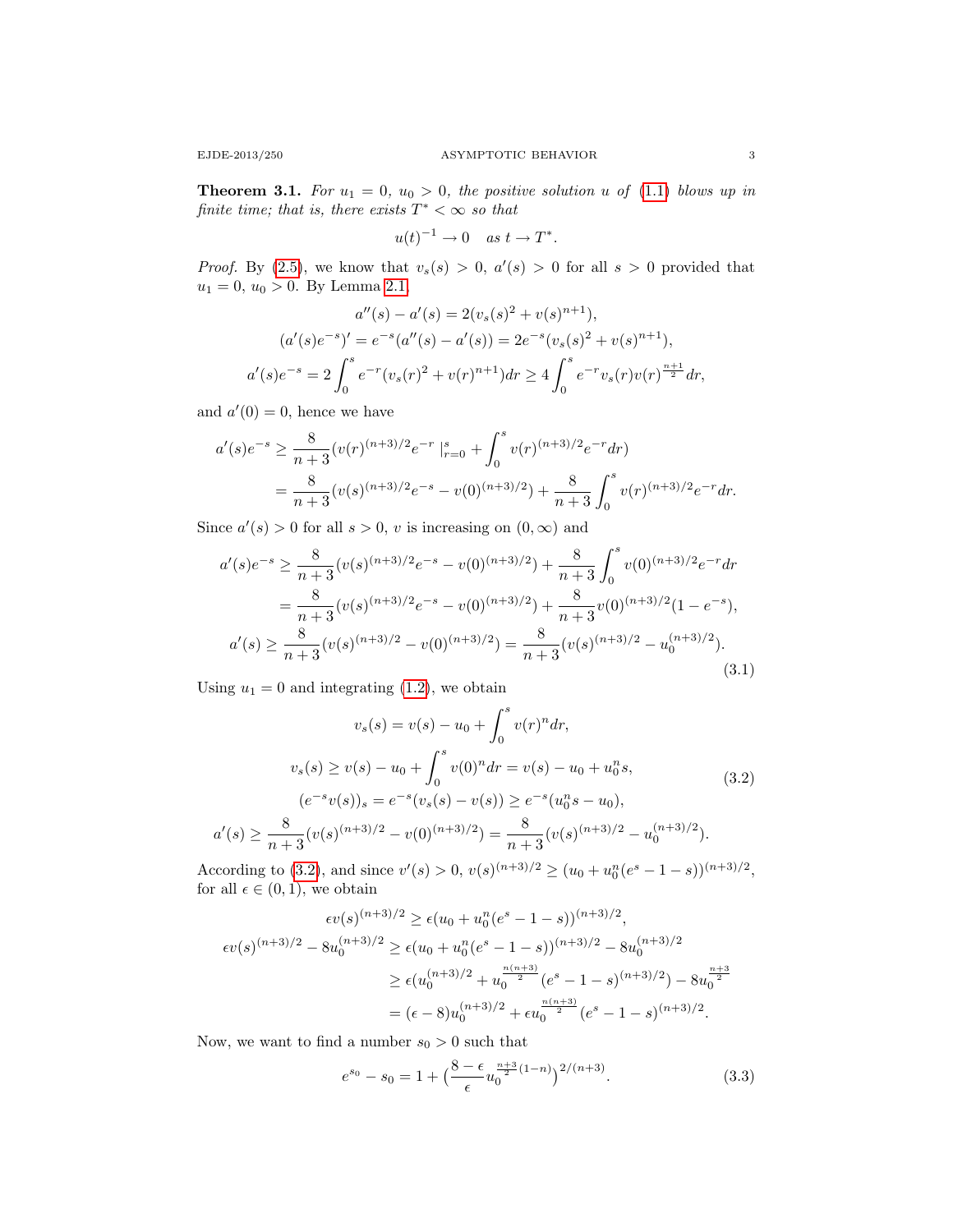This means that there exists a number  $s_0 > 0$  satisfying [\(3.3\)](#page-2-0) with  $\epsilon \in (0,1)$ such that

$$
\epsilon v(s)^{(n+3)/2} - 8u_0^{(n+3)/2} \ge 0
$$
 for all  $s \ge s_0$ .

From [\(3.1\)](#page-2-2), it follows that

$$
a'(s) \ge \frac{8}{n+3}v(s)^{(n+3)/2} - \frac{8}{n+3}u_0^{(n+3)/2}
$$
  
=  $\frac{8-\epsilon}{n+3}v(s)^{(n+3)/2} + \frac{\epsilon v(s)^{(n+3)/2} - 8u_0^{(n+3)/2}}{n+3}$   
 $\ge \frac{8-\epsilon}{n+3}v(s)^{(n+3)/2}$ , for all  $s \ge s_0$ .

For all  $s \geq s_0, \, \epsilon \in (0,1)$ , we obtain that

$$
2v(s)v_s(s) \ge \frac{8-\epsilon}{n+3}v(s)^{(n+3)/2},
$$
  

$$
v(s)^{-\frac{n+1}{2}}v_s(s) \ge \frac{8-\epsilon}{2(n+3)},
$$
  

$$
\frac{2}{1-n}(v(s)^{\frac{1-n}{2}})_{s} \ge \frac{8-\epsilon}{2(n+3)}
$$

and hence

$$
(v(s)^{\frac{1-n}{2}})_{s} \leq \frac{8-\epsilon}{2(n+3)} \frac{1-n}{2}.
$$

Integrating the above inequality, we conclude that

$$
v(s)^{\frac{1-n}{2}} \le v(s_0)^{\frac{1-n}{2}} - \frac{8-\epsilon}{2(n+3)} \frac{n-1}{2}(s-s_0).
$$

Thus, there exists a number

$$
s_1^* \le s_0 + \frac{2(n+3)}{8 - \epsilon} \frac{2}{n-1} v(s_0)^{\frac{1-n}{2}} =: k_1
$$

such that  $v(s)^{-1} \to 0$  for  $s \to s_1^*$ , that is,  $u(t)^{-1} \to 0$  as  $t \to e^{k_1}$ , which implies that the life-span  $T^*$  of a positive solution u is finite and  $T^* \leq e^{k_1}$ . — П

4. LIFE-SPAN OF POSITIVE SOLUTIONS OF  $(1.1)$  WHEN  $u_1 > 0$ ,  $u_0 > 0$ 

In this section we estimate the life-span of a positive solution  $u$  of  $(1.1)$  whenever  $u_1 > 0, u_0 > 0.$ 

<span id="page-3-0"></span>**Theorem 4.1.** For  $u_1 > 0$ ,  $u_0 > 0$ , the positive solution u of [\(1.1\)](#page-0-0) blows up in finite time; that is, there exists a number  $T^* < \infty$  so that

$$
u(t)^{-1} \to 0 \quad as \ t \to T^*.
$$

*Proof.* We separate the proof into two parts depending on whether  $E(0) \geq 0$  or  $E(0) < 0.$ 

(i) Assume that  $E(0) \geq 0$ . By  $(2.1)$  and  $(2.5)$  we have

$$
v_s(s)^2 - \frac{2}{n+1}v(s)^{n+1} \ge E(0),
$$
  

$$
v_s(s)^2 \ge \frac{2}{n+1}v(s)^{n+1} + E(0), v_s(s) \ge \sqrt{\frac{2}{n+1}v(s)^{n+1} + E(0)}.
$$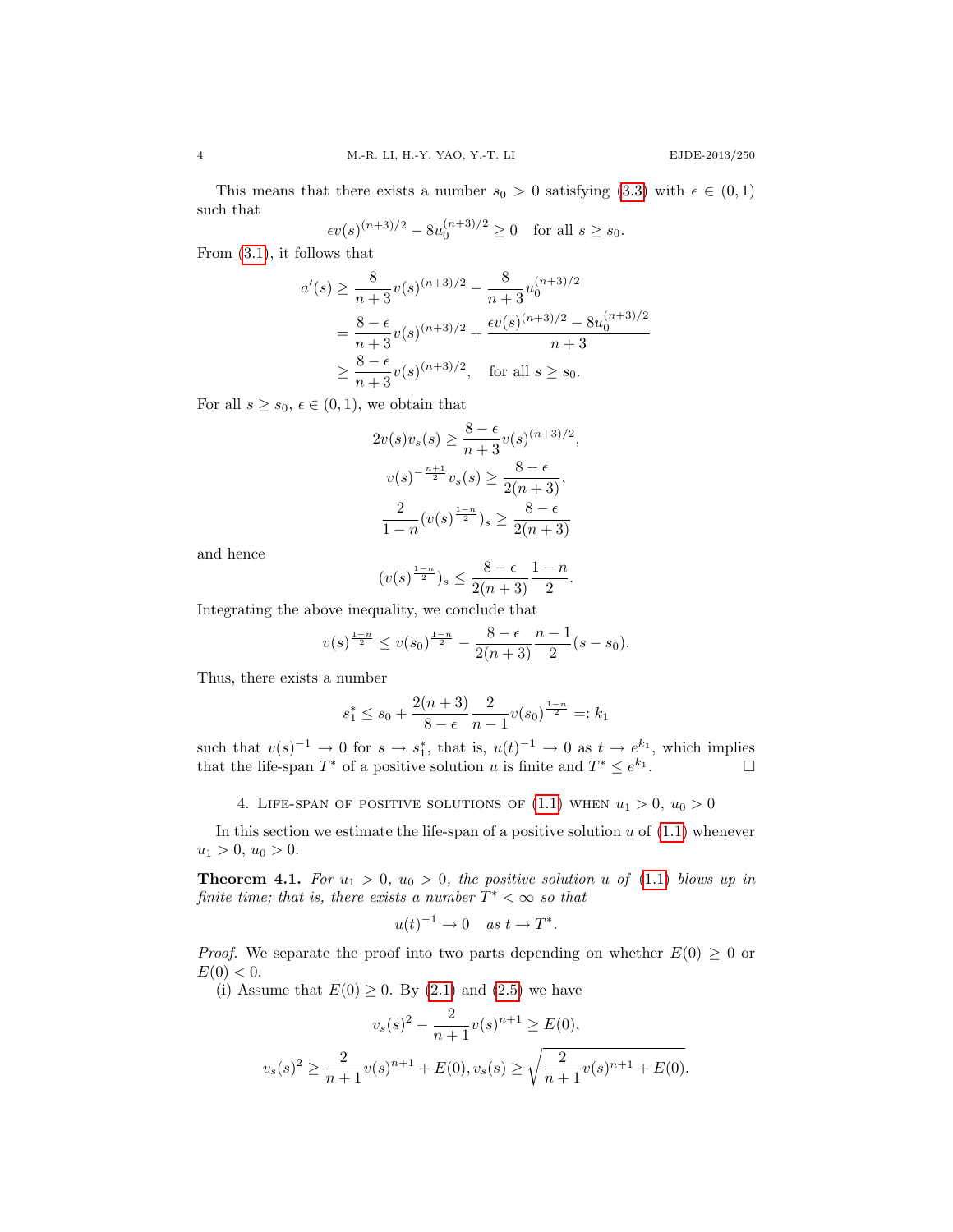Since  $E(0) \geq 0$ , we obtain

$$
v_s(s) \ge \sqrt{\frac{2}{n+1}} v(s)^{\frac{n+1}{2}},
$$
  

$$
v(s)^{-\frac{n+1}{2}} \cdot v_s(s) \ge \sqrt{\frac{2}{n+1}},
$$
  

$$
(v(s)^{\frac{1-n}{2}}) s \le \frac{1-n}{2} \sqrt{\frac{2}{n+1}}.
$$

Integrating the above inequality, we obtain

$$
v(s)^{\frac{1-n}{2}} \le u_0^{\frac{1-n}{2}} + \frac{1-n}{2} \sqrt{\frac{2}{n+1}} s.
$$

Thus, there exists

$$
s_2^* \le \frac{2}{n-1} \sqrt{\frac{n+1}{2}} u_0^{\frac{1-n}{2}} =: k_2
$$

such that  $v(s)^{-1} \to 0$  for  $s \to s_2^*$ ; that is,  $u(t)^{-1} \to 0$  as  $t \to e^{k_2}$ , which means that the life-span  $T^*$  of a positive solution u is finite and  $T^* \leq e^{k_2}$ .

(ii) Assume that  $E(0) < 0$ . From [\(2.1\)](#page-1-2) and [\(2.5\)](#page-1-0) we obtain that  $J'(s) =$  $-\frac{n-1}{4}a(s)^{-\frac{n+3}{4}}a'(s), a'(s) > 0, v_s(s) > 0$  for all  $s > 0$  and

$$
J'(s) = -\frac{n-1}{2} \sqrt{\frac{2}{n+1} + E(0)a(s)^{-\frac{n+1}{2}} + 2a(s)^{-\frac{n+1}{2}} \int_0^s v_s(r)^2 dr}
$$
  

$$
\leq -\frac{n-1}{2} \sqrt{\frac{2}{n+1} + E(0)a(s)^{-\frac{n+1}{2}}},
$$
  

$$
J(s) \leq J(0) - \frac{n-1}{2} \int_0^s \sqrt{\frac{2}{n+1} + E(0)a(r)^{-\frac{n+1}{2}}} dr.
$$

Since  $E(0) < 0$  and  $a'(s) > 0$  for all  $s > 0$ ,

$$
J(s) \leq J(0) - \frac{n-1}{2} \int_0^s \sqrt{\frac{2}{n+1} + E(0)a(0)^{-\frac{n+1}{2}}} dr
$$
  
=  $a(0)^{-\frac{n-1}{4}} - \frac{n-1}{2} \sqrt{\frac{2}{n+1} + E(0)a(0)^{-\frac{n+1}{2}}} s.$ 

Thus, there exists a number

$$
s_3^* \le \frac{2}{n-1}a(0)^{-\frac{n-1}{4}}(\frac{2}{n+1} + E(0)a(0)^{-\frac{n+1}{2}})^{-\frac{1}{2}} =: k_3
$$

such that  $J(s_3^*) = 0$  and  $a(s)^{-1} \to 0$  for  $s \to s_3^*$ ; that is,  $u(t)^{-1} \to 0$  as  $t \to e^{k_3}$ . This means that the life-span  $T^*$  of u is finite and  $T^* \leq e^{k_3}$ .

5. LIFE-SPAN OF POSITIVE SOLUTIONS OF  $(1.1)$  WHEN  $u_1 < 0$ 

Finally, we estimate the life-span of a positive solution u of  $(1.1)$  when  $u_1 < 0$ .

**Theorem 5.1.** For  $u_1 < 0$ ,  $u_0 \in (0, (-u_1)^{\frac{1}{n}})$  we have

$$
u(t) \le (u_0 - u_1 - u_0^n) + (u_1 + u_0^n)t - u_0^n \ln t,
$$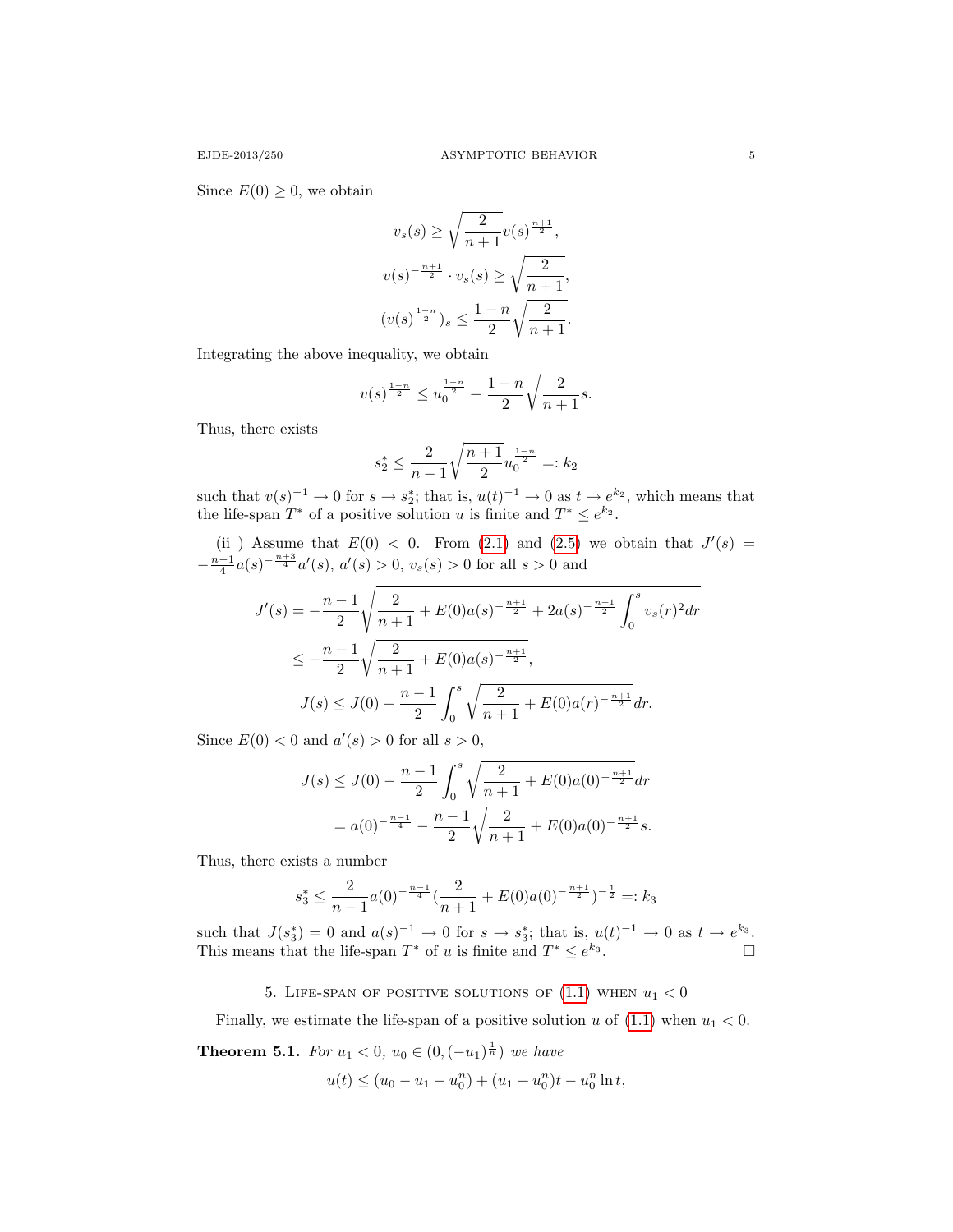and in particular, if  $E(0) \geq 0$ , we have

$$
u(t) \le (u_0^{\frac{1-n}{2}} + \frac{n-1}{2} \sqrt{\frac{2}{n+1}} \ln t)^{\frac{2}{1-n}}.
$$

*Proof.* (i) By [\(1.2\)](#page-0-1) and integrating this equation with respect to s, we get  $v_s(s)$  =  $(u_1 - u_0) + v(s) + \int_0^s v(r)^n dr$ . By [\(2.6\)](#page-1-3), we have that v is decreasing and

$$
v_s(s) \le (u_1 - u_0) + v(s) + \int_0^s v(0)^n dr = (u_1 - u_0) + v(s) + u_0^n s,
$$
  

$$
e^{-s}v(s) - u_0 \le (u_1 - u_0) \int_0^s e^{-r} dr + u_0^n \int_0^s r e^{-r} dr
$$
  

$$
= (u_1 - u_0)(1 - e^{-s}) + u_0^n (-se^{-s} - e^{-s} + 1);
$$

that is,

$$
u(t) \le (u_0 - u_1) + u_1 t + u_0^n (t - 1 - \ln t)
$$
  
=  $(u_0 - u_1 - u_0^n) + (u_1 + u_0^n) t - u_0^n \ln t.$ 

(ii) If  $E(0) \geq 0$ , by  $(2.1)$ , we have

$$
v_s(s)^2 - \frac{2}{n+1}v(s)^{n+1} = E(0) + 2\int_0^s v_s(r)^2 dr \ge E(0),
$$
  

$$
v_s(s)^2 \ge E(0) + \frac{2}{n+1}v(s)^{n+1} \ge \frac{2}{n+1}v(s)^{n+1}.
$$

By [\(2.6\)](#page-1-3), we obtain that  $-v_s(s) \ge \sqrt{\frac{2}{n+1}} v(s)^{\frac{n+1}{2}}, \frac{2}{n-1} (v(s)^{\frac{1-n}{2}}) s \ge \sqrt{\frac{2}{n+1}}$  and

$$
\sqrt{\frac{2}{n+1}}s \le \frac{2}{n-1}(v(s)^{\frac{1-n}{2}} - v(0)^{\frac{1-n}{2}}),
$$
  

$$
v(s)^{\frac{1-n}{2}} \ge (u_0^{\frac{1-n}{2}} + \frac{n-1}{2}\sqrt{\frac{2}{n+1}}s).
$$

Then, we know that

$$
v(s) \le (u_0^{\frac{1-n}{2}} + \frac{n-1}{2} \sqrt{\frac{2}{n+1}} s)^{\frac{2}{1-n}}, \text{ for all } s \ge 0;
$$

that is,

$$
u(t) \le (u_0^{\frac{1-n}{2}} + \frac{n-1}{2} \sqrt{\frac{2}{n+1}} \ln t)^{\frac{2}{1-n}}
$$
 for all  $t \ge 1$ .

## 6. A generalization of Theorem [4.1](#page-3-0)

In this section we want to extent the blow-up result for the following generalization of [\(1.2\)](#page-0-1),

<span id="page-5-0"></span>
$$
v_{ss}(s) - v_s(s) = f(v),
$$
  
\n
$$
v(0) = v_0, \quad v_s(0) = v_1,
$$
\n(6.1)

<span id="page-5-1"></span>where f is an increasing continuous function with  $f(0) = 0$ . We have the following result.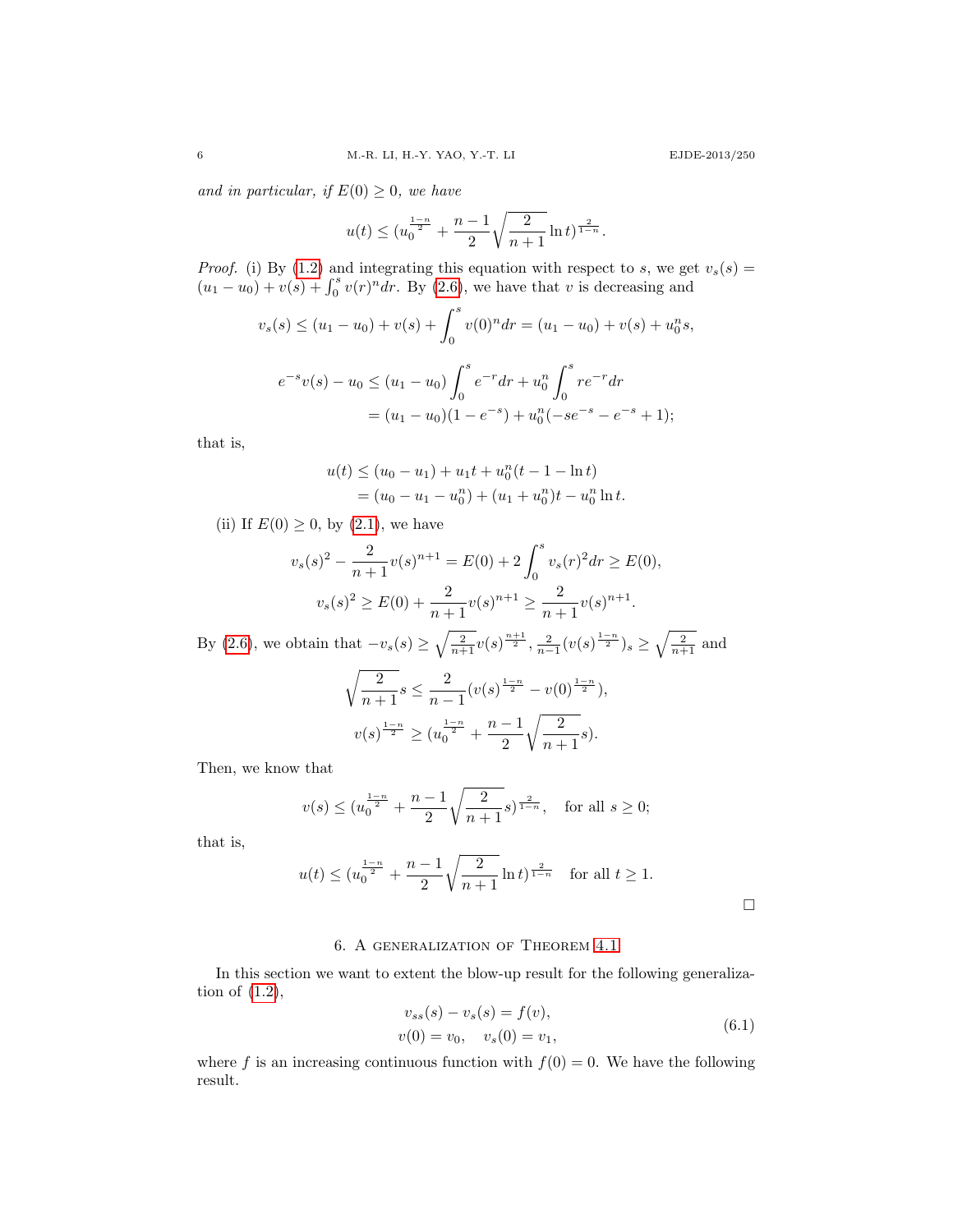**Theorem 6.1.** Suppose that f is an increasing function with  $f(0) = 0$  and suppose v is a positive solution of [\(6.1\)](#page-5-0). If  $F(v) := \int_0^v f(r) dr$ , then

<span id="page-6-0"></span>
$$
\bar{E}(s) := v_s(s)^2 - 2\int_0^s v_s(r)^2 dr - 2F(v(s))
$$
\n(6.2)

is constant. Furthermore, if there exists a positive constant k such that  $F(s) \geq$  $ks^{p+1}$ ,  $p > 1$  for all  $s \ge 0$ , and  $v_1 > 0$ , then the life span of v is finite.

Proof. By an argument similar to that used in proving  $(2.1)$ , we easily obtain that  $E(s)$  is a constant. Since f is increasing, we have

$$
vf(v) = (v - 0) \cdot (f(v) - f(0)) \ge 0 \text{ for } v \ge 0,
$$

thus

<span id="page-6-1"></span>
$$
(v^2)_s - 2v^2(s) \ge 2v_0(v_1 - v_0) + 2\int_0^s v_s^2(r)dr.
$$
\n(6.3)

By [\(6.2\)](#page-6-0) and [\(6.3\)](#page-6-1), we have  $\bar{E}(s) = v_1^2 - 2F(v_0) := \bar{E}$ , and

<span id="page-6-3"></span><span id="page-6-2"></span>
$$
v^2(s) \ge v_0 v_1 e^{2s} - v_0 (v_1 - v_0),
$$
\n(6.4)

$$
(v^2)_s - 2v^2(s) \ge 2v_0(v_1 - v_0) + 2\int_0^s v_s^2(r)dr
$$
  
=  $2v_0(v_1 - v_0) + 2\int_0^s (\bar{E} + 2F(v(r)) + 2\int_0^r v_s(\eta)^2 d\eta)dr$   
 $\ge 2v_0(v_1 - v_0) + 2\bar{E}s + 4k\int_0^s v^{p+1}(r)dr$   
 $\ge 2v_0(v_1 - v_0) + 2\bar{E}s + 4ks^{1-p}(\int_0^s v^2(r)dr)^{\frac{p+1}{2}}.$  (6.5)

Let  $\int_0^s v^2(r)dr := b(s), e^{-s}b(s) = B(s)$ . Then

$$
b(s)'' - 2b(s)' \ge 2v_0(v_1 - v_0) + 2\bar{E}s + 4ks^{1-p}b(s)^{\frac{p+1}{2}} \quad \text{for } s > 0
$$

and by [\(6.5\)](#page-6-2), we have

$$
(e^{-s}(b(s)' - b(s)))'
$$
  
\n
$$
= e^{-s}(b(s)'' - 2b(s)' + b(s))
$$
  
\n
$$
\ge 2v_0(v_1 - v_0) + 2\bar{E}s + 4ks^{1-p}e^{-s}b^{\frac{p+1}{2}} + e^{-s}b(s)
$$
  
\n
$$
= 2v_0(v_1 - v_0) + 2\bar{E}s + 4ks^{1-p}(e^{-s}b(s))^{\frac{p+1}{2}}e^{\frac{p-1}{2}s} + e^{-s}b(s) \ge 0,
$$
  
\n
$$
(e^{-s}b(s))'' = (e^{-s}(b(s)' - b(s)))'
$$
  
\n
$$
\ge 2v_0(v_1 - v_0) + 2\bar{E}s + 4k(\frac{e^{s}}{s^2})^{\frac{p+1}{2}}(e^{-s}b(s))^{\frac{p+1}{2}} + e^{-s}b(s)
$$
  
\n
$$
\ge 2v_0(v_1 - v_0) + 2\bar{E}s + 2^{2-\frac{p+1}{2}}k(e^{-s}b(s))^{\frac{p+1}{2}} + e^{-s}b(s),
$$
  
\n
$$
B(s)'' \ge 2v_0(v_1 - v_0) + 2\bar{E}s + 2^{2-\frac{p+1}{2}}kB(s)^{\frac{p+1}{2}} + B(s).
$$
 (6.7)

From [\(6.4\)](#page-6-3) it follows that

<span id="page-6-4"></span>
$$
b(s) \ge \frac{v_0 v_1}{2} (e^{2s} - 1) - v_0 (v_1 - v_0)s,
$$
  

$$
B(s) \ge \frac{v_0 v_1}{2} (e^s - e^{-s}) - v_0 (v_1 - v_0) s e^{-s},
$$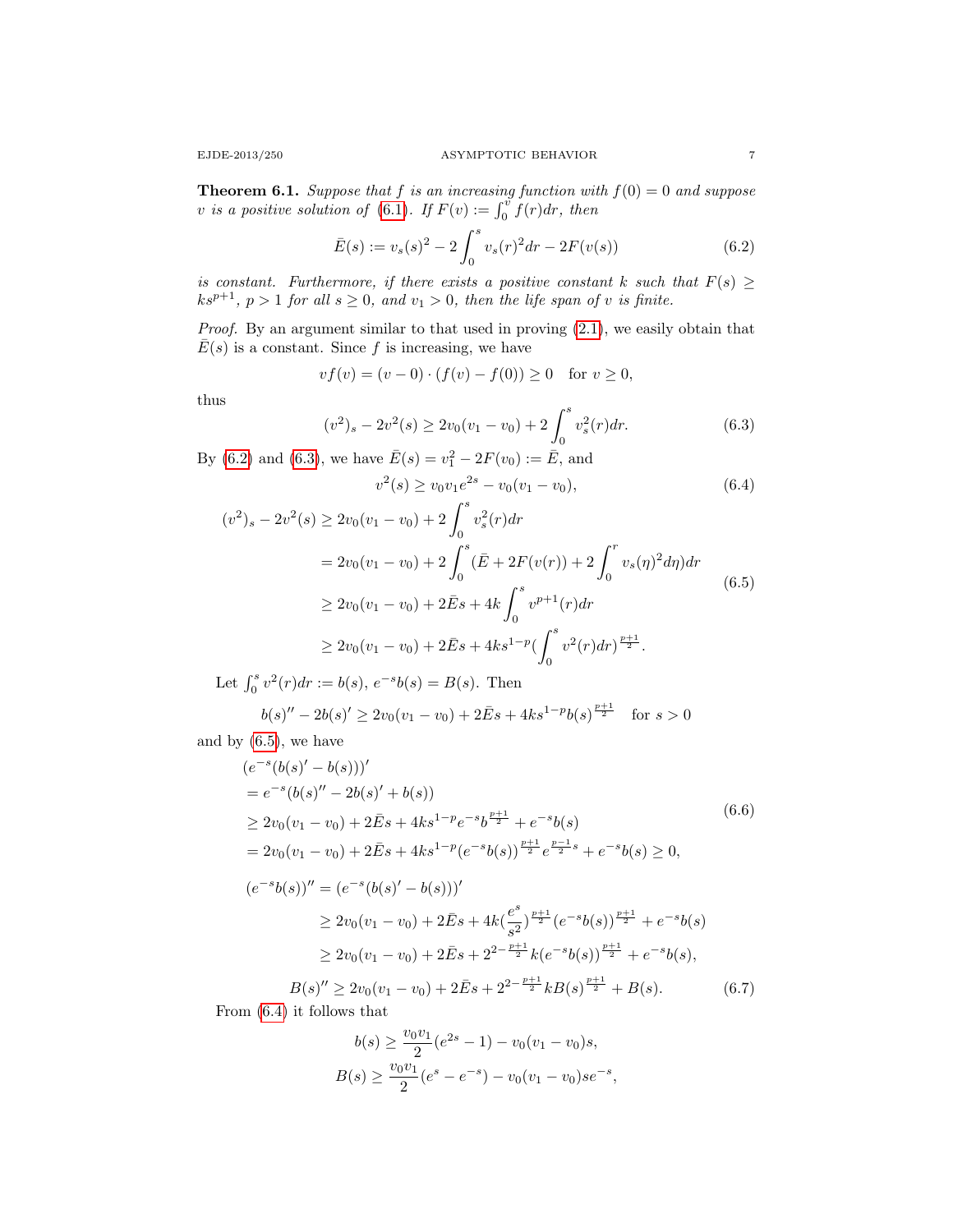$2v_0(v_1-v_0)+2\bar{E}s+\frac{B(s)}{2}$  $\frac{y}{2} \geq 0, \quad s \geq s_0$ 

for some  $s_0 > 0$ . Therefore,

$$
B(s)'' \ge \frac{B(s)}{2} \ge \frac{v_0 v_1}{5} e^s, \quad s \ge s_0,
$$
  

$$
B'(s) \ge \frac{v_0 v_1}{5} (e^s - e^{s_0}) + B'(s_0) > 0, \ s \ge s_1
$$

for some  $s_1 > s_0$ .

By [\(6.7\)](#page-6-4), for all  $s \geq s_1$ ,

$$
((B(s)')^{2})' = 2B(s)'B(s)''
$$
  
\n
$$
\geq 2^{2-\frac{p-1}{2}}kB(s)^{\frac{p+1}{2}}B(s)'
$$
  
\n
$$
= 2^{2-\frac{p-1}{2}}k\frac{2}{p+3}(B(s)^{\frac{p+3}{2}})',
$$
  
\n
$$
(B')^{2} - B'(s_{1})^{2} \geq \frac{2^{3-\frac{p-1}{2}}k}{p+3}(B^{\frac{p+3}{2}} - B(s_{1})^{\frac{p+3}{2}}),
$$
  
\n
$$
(B')^{2} \geq \frac{2^{3-\frac{p-1}{2}}k}{p+3}(B^{\frac{p+3}{2}} - B(s_{1})^{\frac{p+3}{2}}) + B'(s_{1})^{2}
$$
  
\n
$$
= \frac{2^{3-\frac{p-1}{2}}k}{2(p+3)}B^{\frac{p+3}{2}} + \left(\frac{2^{3-\frac{p-1}{2}}k}{2(p+3)}B^{\frac{p+3}{2}} - 2B(s_{1})^{\frac{p+3}{2}}\right) + B'(s_{1})^{2},
$$
  
\n
$$
B' \geq \frac{2^{\frac{7-p}{4}}}{\sqrt{p+3}}B^{\frac{p+3}{4}} \quad \text{for } s \geq s_{2},
$$

for some  $s_2 > s_1$ ; hence, for  $s \geq s_2$ ,

$$
\frac{4}{1-p}(B^{\frac{1-p}{4}})' = B^{\frac{p+3}{4}}B'(s) \ge \frac{2^{\frac{7-p}{4}}}{\sqrt{p+3}},
$$
  

$$
B(s)^{\frac{1-p}{4}} \le B(s_2)^{\frac{1-p}{4}} - \frac{p-1}{4} \frac{2^{\frac{7-p}{4}}}{\sqrt{p+3}}(s-s_2) \text{ for all } s \ge s_2 > 0.
$$

Thus  $B(s)$  blows up at a finite  $s^*$ . Since  $b(s) = e^s B(s)$ ,  $b(s)$  also blows up at  $s^*$ . Further, since  $v^2(s) = b'(s) \ge 2b(s), v(s)$  blows up at  $s^*$ , as well.

Acknowledgements. Thanks are due to Professors Tai-Ping Liu, Ton Yang and Shih-Shien Yu for their continuous encouragement; to the anonymous referee for his/her helpful comments; and to Professor K. Schmitt for his comments and suggestions on Theorem [6.1.](#page-5-1) The authors want to thank Metta Education, Grand Hall and Auria Solar for their financial assistance.

### **REFERENCES**

- [1] M. R. Li; Nichtlineare Wellengleichungen 2. Ordnung auf beschränkten Gebieten. PhD-Dissertation, Tübingen 1994.
- [2] M. R. Li; Estimates for the life-span of solutions of semilinear wave equations. Comm. Pure Appl. Anal., 2008, 7(2): 417-432.
- [3] M. R. Li; On the blow-up time and blow-up rate of positive solutions of semilinear wave equations  $\Box u - u^p = 0$  in 1-dimensional space. Comm. Pure Appl. Anal., to appear.
- M. R. Li; On the semilinear wave equations. Taiwanese J. Math., 1998, 2(3): 329-345.
- [5] M. R. Li, L. Y. Tsai; On a system of nonlinear wave equations. Taiwanese J. Math., 2003, 7(4): 555-573.